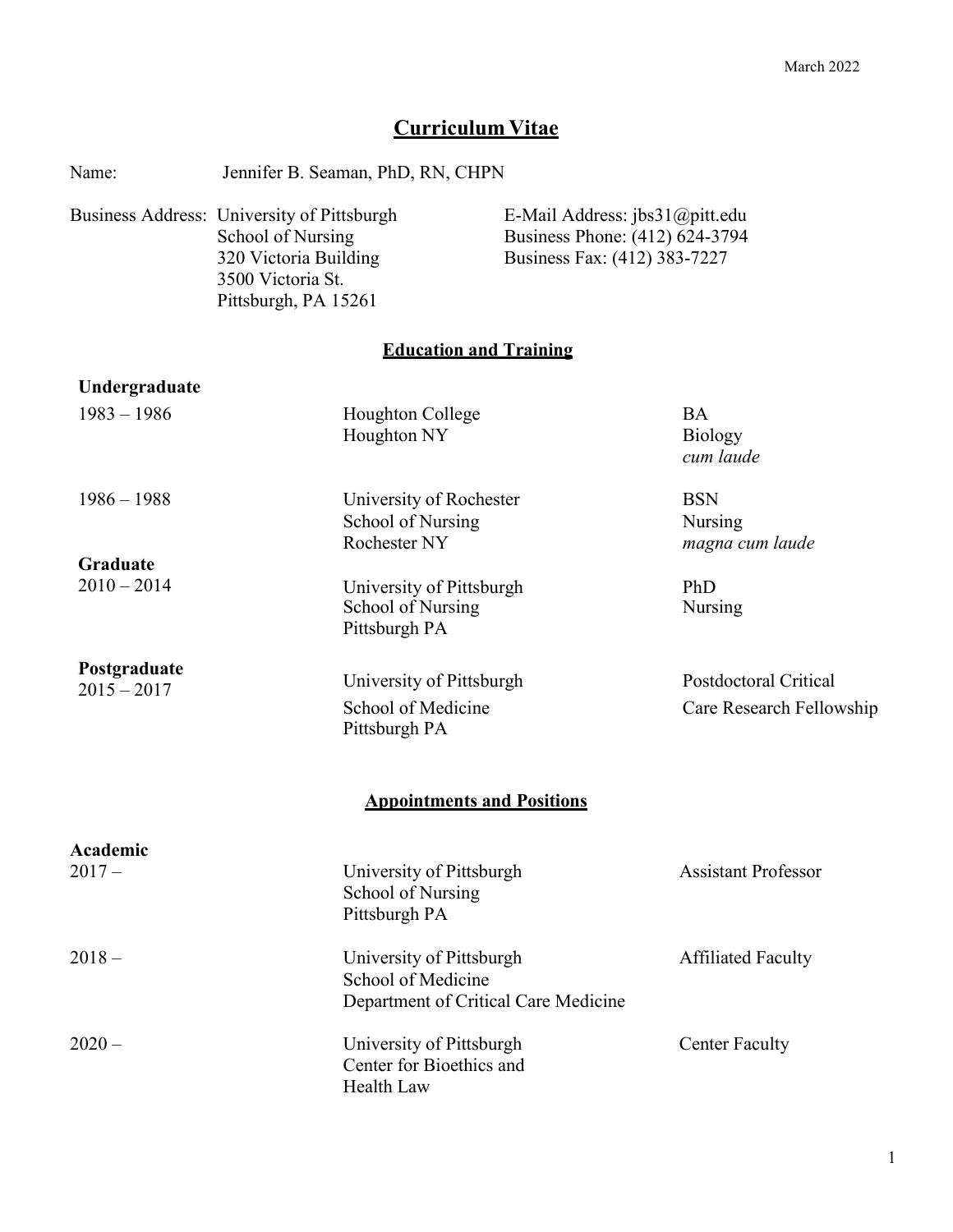March 2022

| $2020 -$                                                 | University of Pittsburgh<br>Palliative Research Center (PaRC)                               | <b>Center Faculty</b>                                                         |
|----------------------------------------------------------|---------------------------------------------------------------------------------------------|-------------------------------------------------------------------------------|
| $2020 -$                                                 | University of Pittsburgh<br>Alzheimer's Disease Research Center                             | Co-Investigator, Outreach,<br>Recruitment, and<br><b>Engagement Core</b>      |
| 2010-2014                                                | University of Pittsburgh<br>School of Nursing                                               | <b>Graduate Student Researcher</b>                                            |
| Non-Academic                                             |                                                                                             |                                                                               |
| $2004 - 2010$                                            | <b>UPMC</b> Presbyterian-Shadyside<br>Pittsburgh PA<br>Clinical and Operational Informatics | <b>Informatics Nurse</b>                                                      |
| $1991 - 2004$                                            | Shadyside Hospital<br>Pittsburgh PA<br>Intensive Care Unit                                  | Staff RN (1991-2004)<br>Primary Nurse Care Cardiac<br>Coordinator (1990-1991) |
| $1988 - 1991$                                            | Southern NH Medical Center<br>Nashua NH<br>Cardiology Step Down                             | Staff RN (1988-1990)<br>Clinical Leader (1990-1991)                           |
|                                                          | <b>Licensure and Certification</b>                                                          |                                                                               |
| <b>Licensure</b><br>$1989$ – present<br>$1991$ – present | RN33097<br>RN318685L                                                                        | Maine<br>Pennsylvania                                                         |
| <b>Certification</b>                                     |                                                                                             |                                                                               |
| 2012                                                     | End-of-Life Nursing Education                                                               | <b>AACN-HPNA Consortium</b><br>(ELNEC) Critical Care                          |
| 2014                                                     | Graduate Certificate in Gerontology                                                         | University Center for<br>Urban and Social Research                            |
| 2018                                                     | Certified Hospice and Palliative<br>Care Nurse (CHPN)                                       | Hospice and Palliative Care<br>Credentialing Center (HPCC)                    |

# **Membership in Professional and Scientific Societies**

| $2015$ – present | <b>American Thoracic Society</b>                |
|------------------|-------------------------------------------------|
| $2017$ – present | Nursing Assembly Program Committee              |
| $2019 - 2021$    | Nursing Assembly Nominating Committee           |
| $2019 - 2021$    | <b>Critical Care Assembly Program Committee</b> |
| $2019$ – present | PhD Scientist Working Group                     |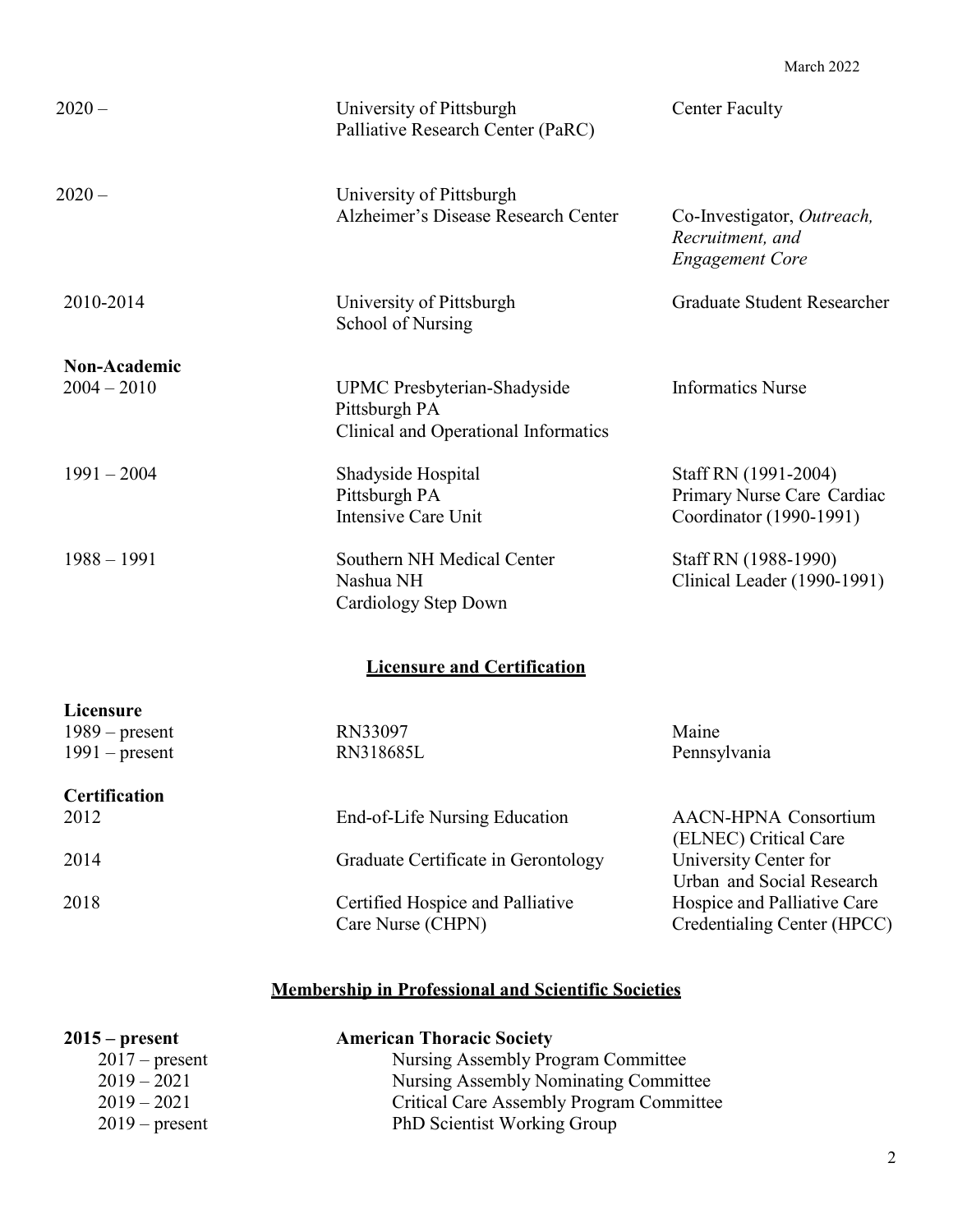| $2012$ – present<br>$2017$ – present | <b>Hospice and Palliative Nurses Association</b><br>Research Scholar and Scholarship Reviewer           |
|--------------------------------------|---------------------------------------------------------------------------------------------------------|
| $2010$ – present<br>$2010 - 2013$    | Sigma Theta Tau International, Eta Chapter<br>Governance Committee Chair                                |
| $2013 - 2014$                        | Leadership Succession Chair                                                                             |
| $2014 - 2016$                        | President-elect<br>President                                                                            |
| $2016 - 2018$<br>$2019$ – present    | Leadership Succession Chair                                                                             |
|                                      |                                                                                                         |
| <b>Additional memberships</b>        |                                                                                                         |
| $2012 - 2015$                        | Council for the Advancement of Nursing Science                                                          |
| $2010 - 2015$                        | <b>Eastern Nursing Research Society</b>                                                                 |
| $2010 - 2015$                        | Gerontological Society of America                                                                       |
|                                      |                                                                                                         |
|                                      | <b>Honors</b>                                                                                           |
| 1988                                 | Sigma Theta Tau, Epsilon Chapter, University of Rochester                                               |
| 2011                                 | Szeming Sze Scholarship, University of Pittsburgh                                                       |
| 2011                                 | ThinkSwiss Grant to the University of Basel, Institute of Nursing                                       |
|                                      | Science, Summer Institute                                                                               |
| 2012                                 | ENRS Distinguished Poster selected for CANS State of the Science                                        |
|                                      | <b>Congress on Nursing Research</b>                                                                     |
| 2012                                 | Honorable Mention for Excellence in Research in the Field of                                            |
|                                      | Aging, Aging Institute of UPMC Senior Services and the University<br>of Pittsburgh, Annual Research Day |
| 2014                                 | Hospice and Palliative Nurses Association (HPNA) Research                                               |
|                                      | Scholars Program— Kathleen Foley Palliative Care Retreat                                                |
| 2015                                 | Outstanding Research Award, University of Pittsburgh, School of                                         |
|                                      | Nursing                                                                                                 |
| 2015                                 | HPNA Research Scholars Program—Returning Scholar                                                        |
| 2015                                 | John A. Hartford Foundation, Scholarship Award to the Johns                                             |
|                                      | Hopkins Summer Research Institute                                                                       |
| 2017                                 | American Thoracic Society Abstract Scholarship Award                                                    |
| 2017                                 | NIH/VA Training Institute for Dissemination and Implementation in                                       |
|                                      | Health (TIDIRH)                                                                                         |
| 2019                                 | University of Washington, Cambia Foundation for Excellence in                                           |
|                                      | Palliative Care, Visiting Professor                                                                     |
| 2020                                 | American Thoracic Society, Assembly on Nursing Early Career                                             |
|                                      | <b>Achievement Award</b>                                                                                |
| 2021                                 | American Thoracic Society, Assembly on Nursing Marilyn Hansen<br>Award                                  |

# **Publications**

**Refereed Articles** *\* = Data Based §=Senior Author*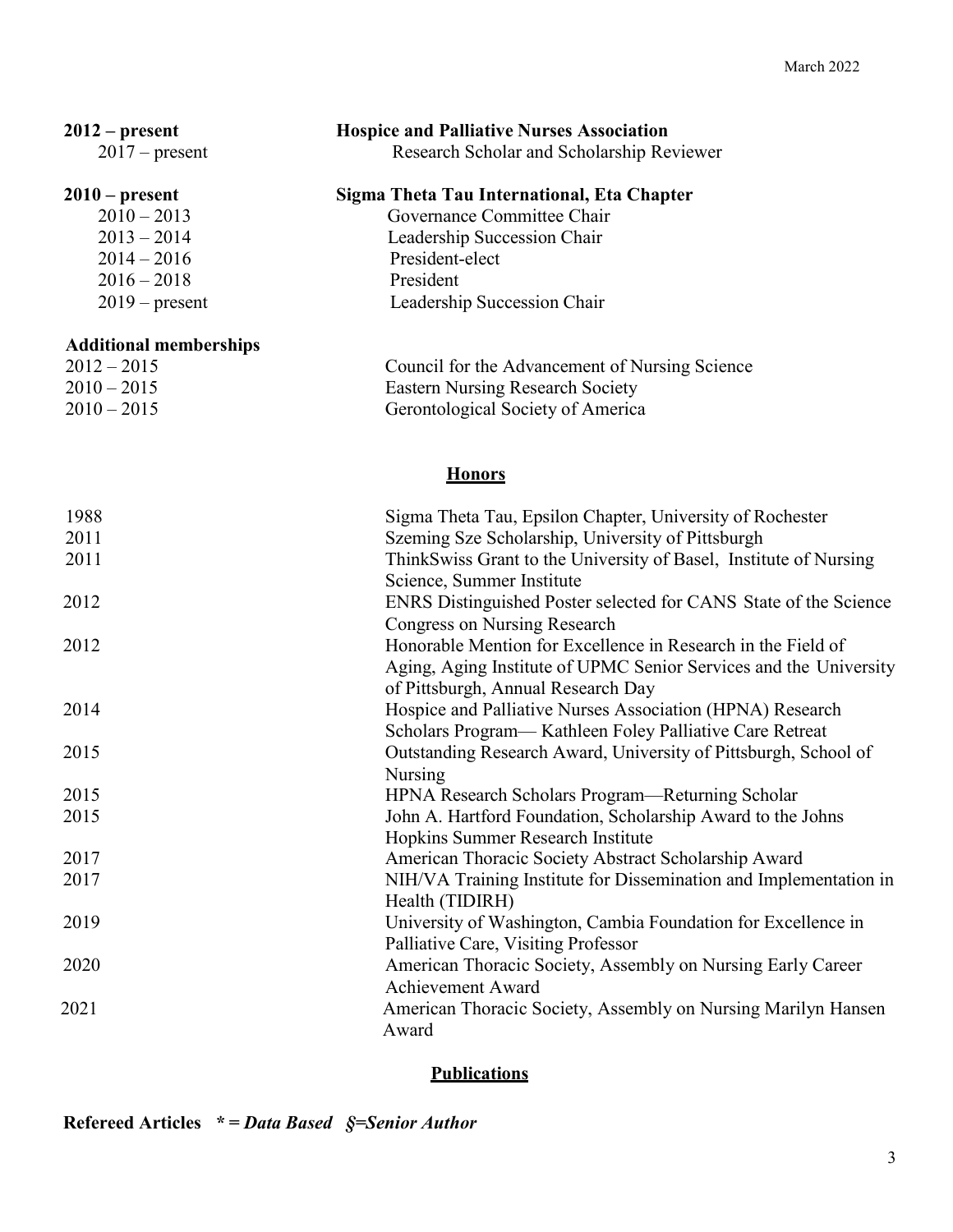- 1. Tate, J.A., **Seaman, J.B.**, & Happ, M.B. (2012). Overcoming barriers to pain assessment: communicating pain information with intubated older adults. *Geriatric Nursing*, *33*(4), 310-313.
- 2. **Seaman, J.B**., (2013). Improving care at end of life in the ICU: A proposal for early discussion of goals of care. *Journal of Gerontological Nursing*. 2013 39(8), 352- 258.
- 3. **Seaman, J.B**. & Erlen, J.A. (2013). "Everyday ethics" in the care of hospitalized older adults. *Orthopaedic Nursing*, *32*(5), 286-289.
- 4. \*Happ, M.B., **Seaman, J.B.** Nilsen, M.L., Sciulli, A., Tate, J.A., Saul, M., & Baranto, A.E. (2015). The number of mechanically ventilated ICU patients meeting communication criteria. *Heart & Lung*, *44*(1), 45-49\***Seaman, J.B.**, Terhorst, L., Gentry, A., Hunsaker, A.E., Parker, L.S. & Lingler, J.H. (2015). Psychometric properties of a decisional capacity screening tool for individuals contemplating participation in Alzheimer's disease research. *Journal of Alzheimer's Disease, 46*(1), 1-9.
- 5. Linger, J.H., **Seaman, J.B**, Parker, L.S. (2015). False positives, outliers and other consideration in decisional capacity screening for research consent. *Journal of Alzheimer's Disease, 46*(1), 15-16.
- 6. \*Mattos, M.M., Jiang, Y., **Seaman, J.B**, Nilsen, M.L., Chasens, E.R. & Novosel, L.M. (2015). Baccalaureate nursing students' knowledge of and attitudes toward older adults. *Journal of Gerontological Nursing, 41*(7),1-10.
- 7. \*Happ, M.B., Sereika, S.M., Houze, M.P., **Seaman, J.B.**, Tate, J.A., Nilsen, M.L., van Panhuis, J., Sciulli, A.M., Paull, B., George, E., Angus, D.C. & Barnato, A.E. (2015). Quality of care and resource use among mechanically ventilated patients before and after an intervention to assist nurse-nonvocal patient communication. *Heart & Lung, 44*(5), 408-415.
- 8. \* **§**Gamertsfelder, E.M., **Seaman, J.B.**, Tate, J.A., Buddadhumaruk, P. & Happ, M.B. (2015). Prevalence of advance directives among older adults admitted to intensive care units and requiring mechanical ventilation. *Journal of Gerontological Nursing, 42*(4), 34-41.
- 9. **Seaman, J.B**. & Erlen JA. (2015). Workarounds in the workplace? A second look. *Orthopaedic Nursing, 34*(4), 235-240.
- 10. **\*Seaman, J.B**., Bear, T.M., Sereika, S.M., Albert, S.M., & Documet, P. (2016). Hospice and family involvement with end-of-life care: Results from a population-based survey. *American Journal of Hospice and Palliative Care, 33*(2). 130-135.
- 11. \***Seaman, J.B.**, Evans, A.C., Sciulli, A.M., Barnato, A.E., Sereika, S,M., & Happ, M.B. (2017). Abstracting nursing care quality data from the electronic medical record. *Western Journal of Nursing Research, 39*(9), 1271-1288.
- 12. \***Seaman, J.B.**, Barnato, A.E., Sereika, S.M., Happ, M.B. & Erlen, J.A. (2017). Patterns of palliative care service consultation in a sample of critically ill ICU patients at high risk of dying. *Heart & Lung, 46*(1), 18-23.
- 13. **Seaman, J.B**., Arnold, R.M., Scheunemann, L.P., White, D.B. (2017). An integrated framework for effective and efficient communication with families in the adult intensive care unit. *Annals of the American Thoracic Society, 14*(6), 1015-1020.
- 14. **Seaman, J.B.** (2018). Invited Perspective on "Assessing the Decision Making Capacity of Terminally Ill Patients with Cancer". *American Journal of Geriatric Psychiatry, 25*(5), 532-533.
- 15. **Seaman, J.B.**, Buddadhumaruk, P., Shields, A-M., Gustafson, R.M., Felman, K., Newdick, W., SanPedro, R., Mackenzie, S., Morse, J.Q., Chang, C-CH., Happ, M.B., Song, M-K., Kahn, J.M., Reynolds, C.F., Angus, D.C., Landefeld, S. & White, D.B. (2018). Protocol and fidelity monitoring plan for Four Supports: multicenter trial of and intervention to support surrogate decision makers in intensive care units. *Annals of the American Thoracic Society, 15*(9), 1083-1091.
- 16. **Seaman, J.B.**, Cohen, T.R., & White, D.B. Reducing the stress on clinicians working in the ICU. (2018). *Journal of the American Medical Association, 320*(19), 1981- 1982.
- 17. **Seaman, J.B.** (2018). Mitigating distress and building resilience: Can we facilitate and sustain intensive care unit nurses'' delivery of compassionate end-of-life care? *Annals of the American Thoracic Society,*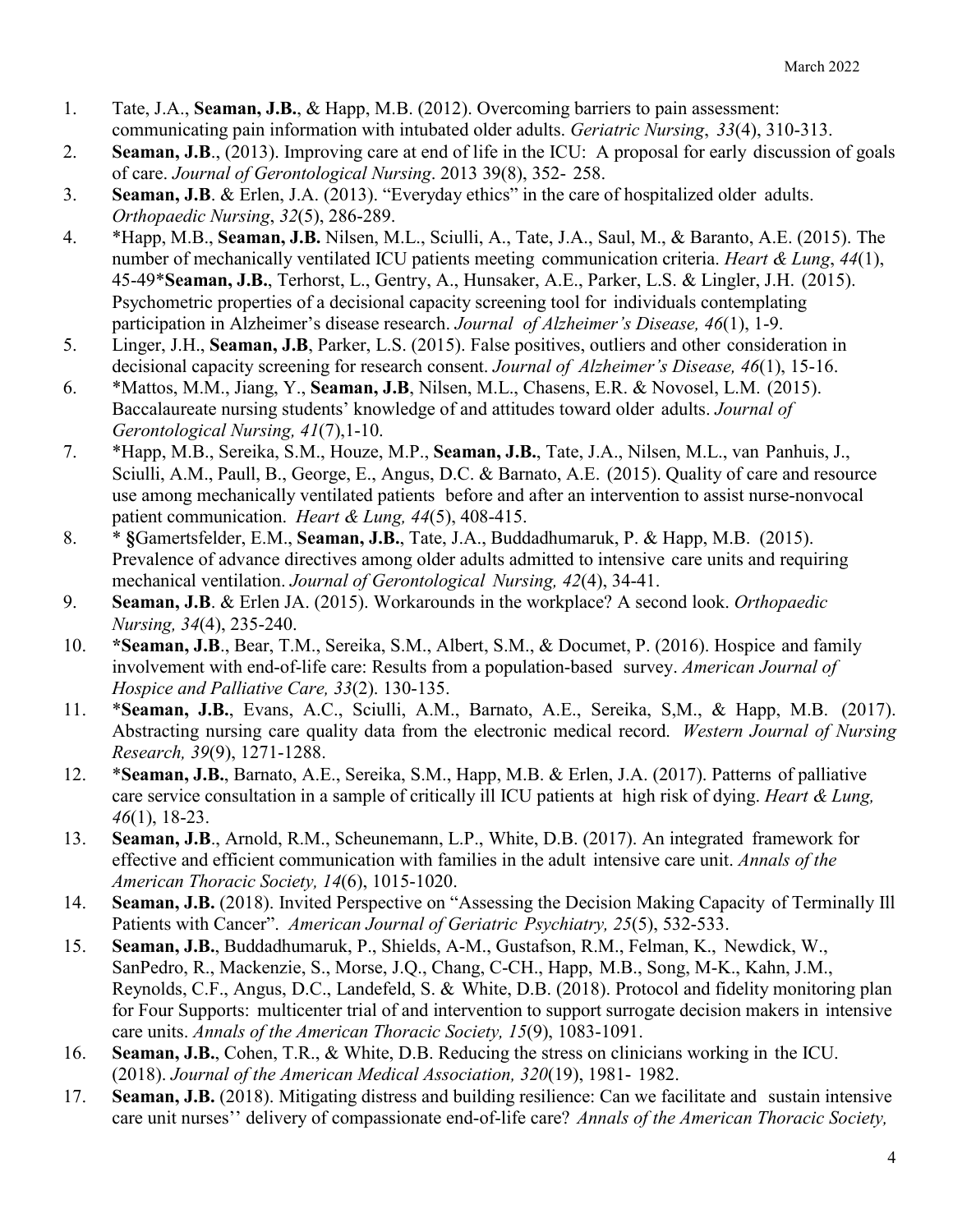*15*(12), 1400-1402.

- 18. \*Morris, J.L., Hu, L., Hunsaker, A., Liptak, A., **Seaman, J.B.**, & Lingler, J.H. (2020). Patients' and family members' subjective experience of a diagnostic evaluation of mild cognitive impairment. *Journal of Patient Experience, 7*(1), 124-131
- 19. **Seaman, J.B**., Lakin, J.R., The Sojourns Scholar Interprofessional Working Group & Hurd, C. (2020). Interdisciplinary or interprofessional: Why terminology matters to hospice and palliative care. *Journal of Palliative Medicine*, 23(9), 1157-1158.
- 20. \*Rak, K.J., Kahn, J.M, Linstrum, K., Caplan, E.A., Argote, L., Barnes, B., Chang, J.H., Hess, D.R., Russell, J.L., **Seaman, J.B**., Angus, D.C. & Girard, T.D. (2021). Enhancing implementation of complex critical care interventions through interprofessional education: A qualitative study of intensive care unit providers. *ATS Scholar, 2*(3), 370-385.
- 21. **\*Seaman J.B.**, Rak, K.J., Carpenter, A.K., Arnold, R.M., White, D.B. (2022). ICU clinicians' perspectives on achieving proactive, interprofessional family meetings: Barriers, facilitators, and intervention ideas. *American Journal of Critical Care*, *31*(2), 129-136.
- 22. Gautier, W.C., Abaye, M., Dev, S., Butler, R.A., Norman, M.K., Arnold, R.M., Witteman, H.O., Cook, T.E., Mohan, D. **Seaman, J.B.** & White, D.B. Developing and user testing a scalable web- and videoconference-based training platform to improve clinicians' serious illness communication skills. *American Journal of Critical Care* (in press).
- 23. Andersen SK, Grace V, Butler RA, Brown EHP, Maloney D, Khalid S, Oanesa R, Yun J, Pidro C, Davis VN, Resick J, Richardson A, Rak K, Barnes J, Bezak KB, Thurston A, Reitschuler-Cross E, King LA, Barbash I, Al-Khafaji A, Brant E, Bishop J, McComb J, Chang C, **Seaman J.B**, Temel JS, Angus DC, Arnold R, Schenker Y, White DB. ProPACC: Protocol for a trial of integrated specialty palliative care for critically ill older adults. *Journal of Pain and Symptom Management*. (in press).
- 24. Stefan, MS, Knee, AS, Ready A, Rastegar, V, **Seaman JB**, Gunn B, Shaw E, & Bannuru RR. (2022). The efficacy of models of palliative care delivered beyond the traditional physician-led, subspecialty consultation service model: A systematic review and meta-analysis. *BMJ Supportive & Palliative Care* (in press).

### **Published Abstracts** *\* = Data Based §=Senior Author*

- 1. **\*Seaman, J.B.**, Albert, S. M., Bear, T. M., & Sereika, S. M. (2013). Factors Associated with End-of-Life Care and Hospice Use in a Community: Results from the Allegheny County Health Survey. *Nursing Research,* Vol. 62 (pp. E54).
- 2. \*Happ, M., **Seaman, J.B**., Houze, M.P., Sereika, S.M., & Barnato, A.E. (2013). Variation in Physical Restraint Use for Mechanically Ventilated Patients Across ICUs. *The Gerontologist*, Vol. 53 (pp. 442).
- 3. \*§Gamertsfelder, E.M., **Seaman, J.B.**, Tate, J.A., & Happ, M. (2013). Prevalence of Advance Directives Among Elderly Patients Hospitalized in Pittsburgh. *The Gerontologist,* Vol. 53 (pp. 314-315).
- 4. **\*Seaman, J.B.**, Bear, T.M., Documet, P.I., Sereika, S.M., & Albert, S.M. (2013). Factors associated with end-of-life care and hospice use in a community: results from the Allegheny county health survey. *The Gerontologist,* Vol. 53 (pp. 241).
- 5. **Seaman, J.B**., Barnato, A.E., Sereika, S.M., Happ, M., & Erlen, J.A. (2015). Patterns of Palliative Care Consultation Among Critically-Ill, Mechanically Ventilated Older Adults in ICU. *The Gerontologist,*  Vol. 55 (pp. 172).
- 6. \*Hu, L., Hunsaker, A., **Seaman, J.B.**, & Lingler, J. (2013). Patient and Family Views on Current and Future Approaches to Diagnostic Assessment in MCI. *The Gerontologist,* Vol. 53 (pp. 89-90).
- 7. \*Amspaugh, C.M., Tamres, L.K., Knox, M.L., Lingler, J., Happ, M., **Seaman, J.B**., & Erlen, J.A. (2013). Medication Management Among Male and Female Caregivers of Patients with Memory Loss. *The Gerontologist,* Vol. 53 (pp. 76).
- 8. **\*Seaman, J.B**., Barnato, A.E., Sereika, S.M., Happ, M., & Erlen, J.A. (2015). Patterns of Palliative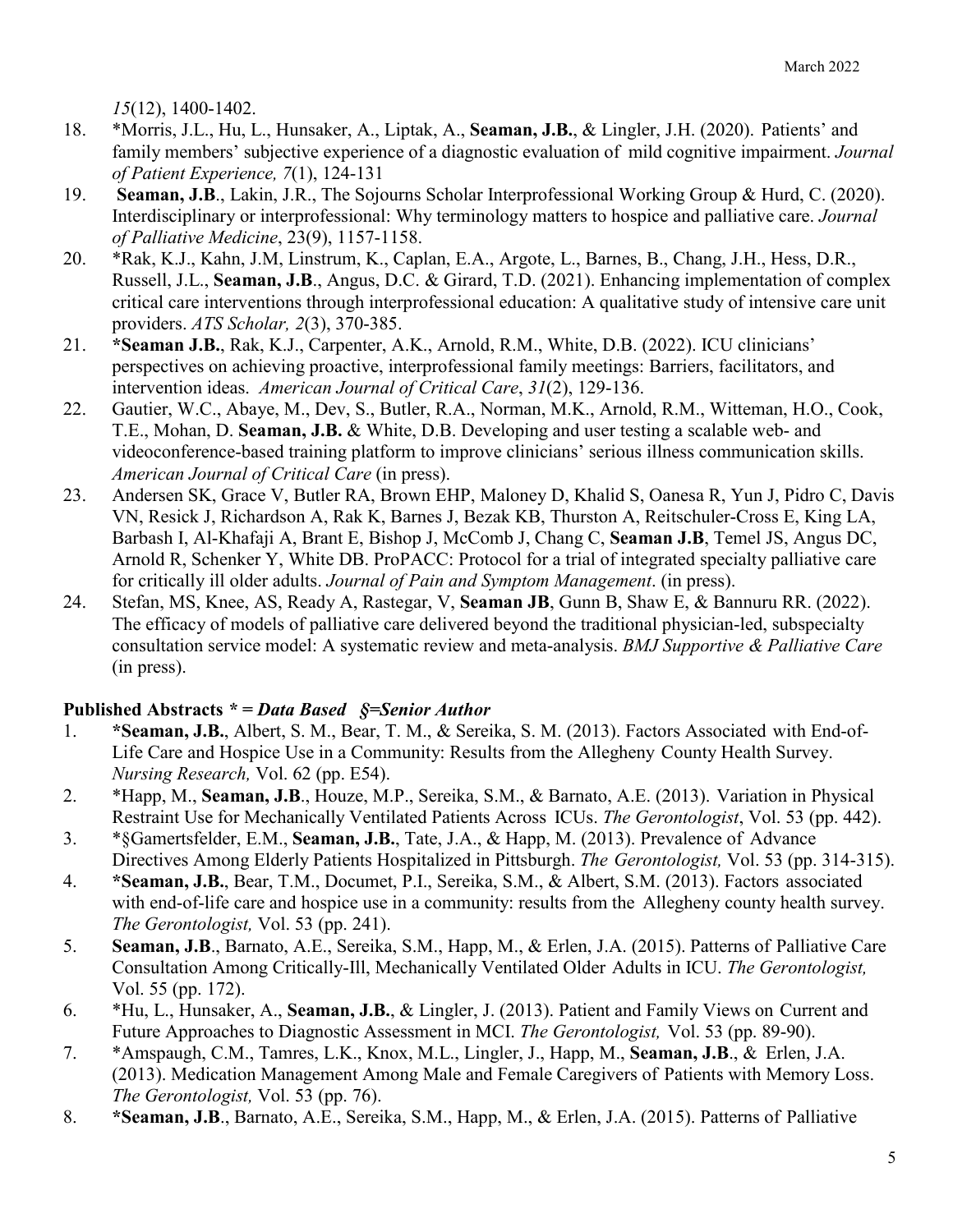Care Consultation Among Critically-Ill, Mechanically Ventilated Older Adults in ICU. *The Gerontologist,* Vol. 55 (pp. 172).

- 9. **\*Seaman, J.B**., Arnold, R., Nilsen, M., Argenas, A., Shields, A.-M., & White, D. (2016). Barriers and Facilitators to The Conduct Of Interdisciplinary Family Meetings In The ICU: Preliminary Findings From A Qualitative Exploration. In *American Journal of Respiratory and Critical Care Medicine*, Vol. 193.
- 10. **\*Seaman, J**.**B**., Arnold, R.M., Nilsen, M.L., Rak, K.J., Nilsen, M.L., Argenas, A.M., Shields, A-M., & White, D.B. (2017). Barriers and Facilitators to the Conduct of Timely Interdisciplinary Family Meetings in the ICU: Perspectives from a Diverse Sample of ICU Clinicians. *Journal of Pain and Symptom Management, 53*(2), 305- 409.
- 11. **\*Seaman, J.B**., Arnold, R.M., Rak KJ, Nilsen ML, Argenas A, Shields A-M, White DB. (2017). An Inductive Approach to Survey Development: Using Qualitative Findings in the Creation of a Survey to Assess Barriers, Facilitators and Current Care Processes Related to the Conduct of Interdisciplinary Family Meetings. *American Journal of Respiratory and Critical Care Medicine,* Vol. 195.
- 12. **\*Seaman, J.B**., Arnold, R.M., Buddadhumaruk, P., Pidro, C.J., Cohen, T.R., Yang, J., Pyankov, M., Shields, A-M., Argenas, A., & White, D.B. (2018). Survey of Barriers, Facilitators, and Care Practices Related to the Conduct of Interdisciplinary Family Meetings in the ICU. *American Journal of Respiratory and Critical Care Medicine* Vol. 197.
- 13. \*§Butler, R.A., Degenholtz, H., & **Seaman, J.B.** (2018). Palliative care use among individuals with Alzheimer's disease and related dementias in the last 12 months of life. *Innovations in Aging, 2*(Suppl. 1), 346-347.
- 14. \*§Butler, R.A., Degenholtz, H., **Seaman, J.B.** (2018). Palliative care use among individuals with Alzheimer's disease and related dementias in their last 12 months of life: an exploratory analysis of Pennsylvania dual-eligible beneficiaries. *Medical Decision Making*, 39(1).
- 15. **Seaman, J.B**., Fennimore, L.A., DeSanto-Madeya, S.A., & Dahlin, C. (2019). Innovative applications of ELNEC curriculum: Eighteen years equipping nurses to deliver palliative care in diverse care settings. *Journal of Pain and Symptom Management, 57*(2), FR413.
- 16. \*§Pyankov, M., White, D.B., Arnold, R.M., Buddadhumaruk, P., Zedreck Gonzales, J., Ren, D., Singer, S., Sullivan, A. **Seaman, J.B.** (2020). Associations of Magnet Certification with Research Participation and Interprofessional Collaborative Practices in the ICU: An Expanded Secondary Analysis of a National ICU Survey*. American Journal of Respiratory and Critical Care Medicine*, Vol: 201, A4635.
- 17. \*§Sullivan, A. Miller, E., Arnold R.M., White, D.B., Cohen, T. Vercelli, A., Singer, S., **Seaman, J.B.** (2020). Using Stakeholder Engagement to Refine the Set-to-Meet Family Meeting Intervention in Intensive Care Units. *American Journal of Respiratory and Critical Care Medicine*, Vol: 201, A4632
- 18. **Seaman, J.B**, White, D.B., Ren, D., Vercelli, A.M., Carpenter, A.K., Cohen, T.R., Miller, E., Sullivan, A.E., Arnold, R.M. Feasibility Acceptability, and Perceived Value of a Nurse Led Intervention to Ensure Timely, Routine Interprofessional Family Meetings in the ICU: Findings from the SET-to-Meet Pilot Trial. American Thoracic Society (virtual conference) 2021.
- 19. \*§Kraevsky**-**Phillips, K, White, D.B., Arnold, R.M., & **Seaman, J.B.** Seen But Not Heard: An Analysis of Nurse Involvement in Interprofessional Family Meetings in Intensive Care Units. American Thoracic Society (virtual conference) 2021.
- 20. \*Eaton T, Lewis A, Alexander S, **Seaman J**, Scheunemann L. 849: EXPLORING THE INTERSECTION BETWEEN PALLIATIVE CARE AND CRITICAL ILLNESS SURVIVORSHIP, Critical Care Medicine: 2022 Volume 50(1):419.

## **Other Publications**

1. **Seaman, J.B**. (2014). Patient-centered Outcomes and Use of Palliative Care among Seriously-ill and Nonsurviving Mechanically Ventilated ICU Patients [dissertation]. University of Pittsburgh, Pittsburgh, PA.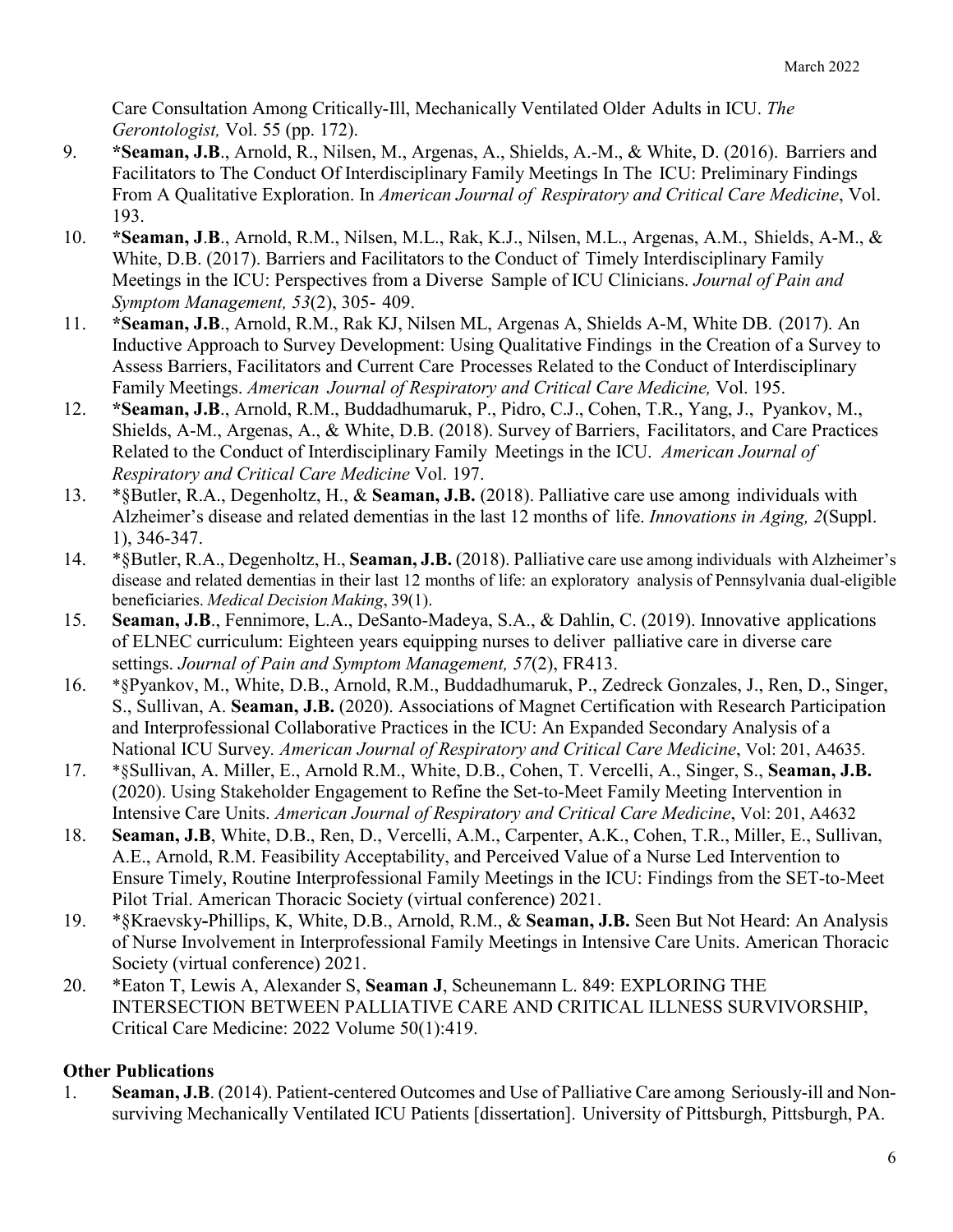#### **Research**

#### **Principal Investigator**

University of Pittsburgh, School of Medicine CCM Innovation Grant Barriers, Facilitators and Current Practices Related to the Conduct of Timely Interdisciplinary Family Meetings in the ICU 7/1/2016-4/30/2018 \$21,000

Cambia Health Foundation

Ensuring Timely Interdisciplinary Family Meetings in the ICU: Development and Testing of a Nurse-Led Intervention Sojourns Scholars Leadership Program Award (2017 Cohort**)** 10/1/2017-9/30/2020 \$180,000

American Thoracic Society (ATS) Foundation Development of a nurse-led intervention to ensure timely interdisciplinary family meetings in ICU 7/1/2018 – 6/30/2019 \$10,000

McElhattan Foundation (co-Primary Investigator) Equipping Frontline Providers to Deliver High-Quality End-of-Life Care: Interprofessional Certificate and Continuing Education Program for End-of-Life Care and Communication 1/1/2022-12/31/25 \$400,000

### **Co- Investigator**

King, A., University of Pittsburgh UPMC/Pittsburgh Health Data Alliance AVIVA: A Voice Interactive Virtual Assistant 12/1/2020 –11/30/2021 (2.5%) \$273,862

White, D.B., University of Pittsburgh NIA R01AG068567 A Randomized Trial of Specialty Palliative Care Integrated with Critical Care PROPAC 11/01/2020 –10/31/2025 (10%) \$3,823,419

White, D.B., University of Pittsburgh NIA R01AG066731 Randomized Trial of a Scalable, Interactive Tool to Support Surrogate Decision-makers of Elderly Critically Ill Patients 10/01/2020 – 9/30/2025 (5%) \$3,941,72

Lopez, O., University of Pittsburgh NIA 1P30AG066468-01 Alzheimer's Disease Research Center 05/15/2020-02/28/2025 (7.5%)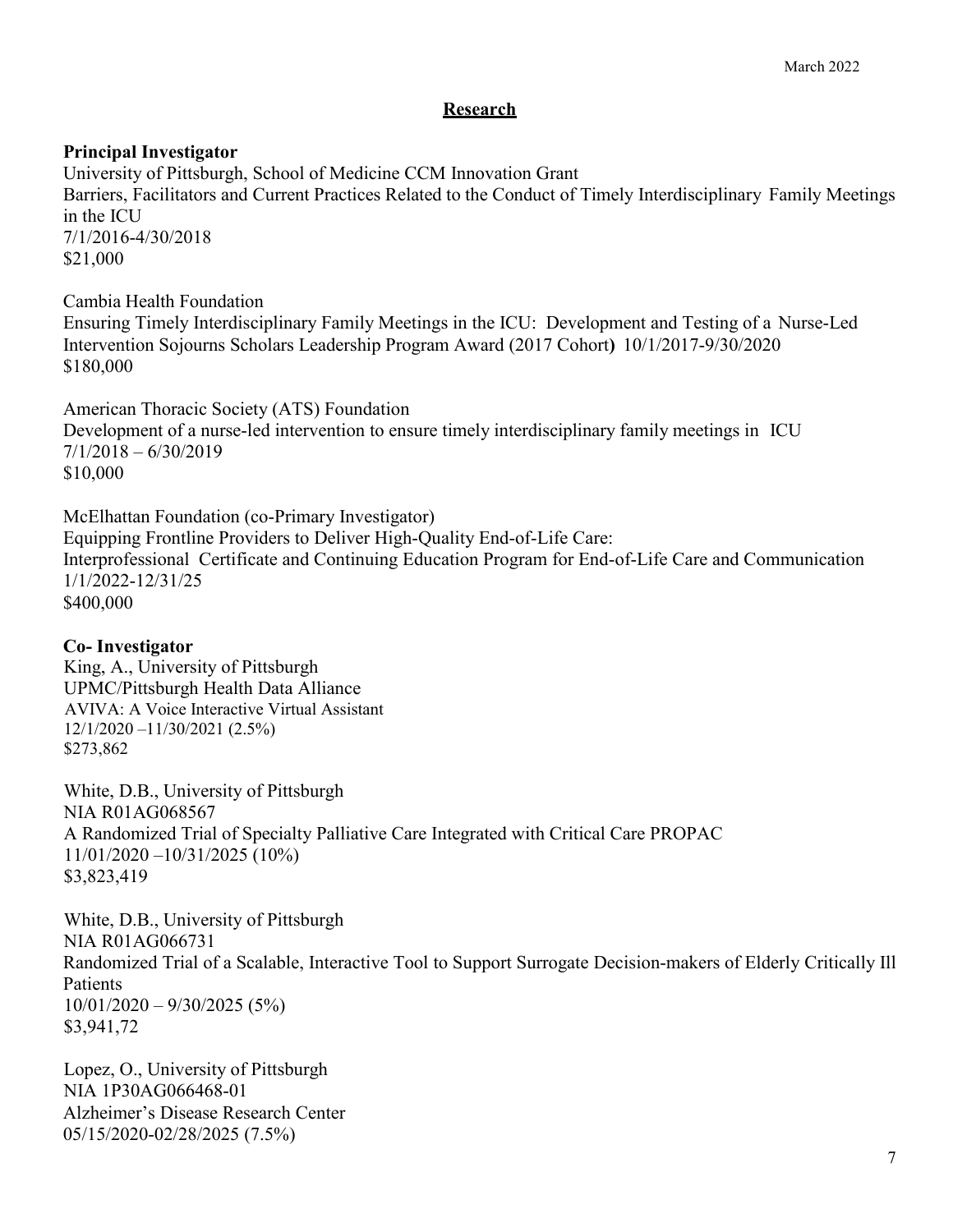\$15,509,525

Girard, T., University of Pittsburgh NHLBI 1U01HL143507-01 Educational strategies to promote post-extubation non-invasive ventilation in patients with acute respiratory failure 08/15/2018 – 06/30/2020 (10%) \$1,041,645

White, D.B., University of Pittsburgh NINR R01NR014663-05S1 Improving clinicians' serious illness communication skills for patients with advanced Alzheimer's disease or related dementias (AD/ADRD) who develop acute, life-threatening illness 09/13/2018 – 06/30/2019 (7.5%) \$219,209

Lingler, J. H., University of Pittsburgh HRSA 5U1QHP28736-03-00 Geriatric Workforce Enhancement Project 07/1/2018– 06/30/2019 (10%) \$4,162,490

#### **Other Scholarly Activities**

#### **Educational or Training Grants**

Erlen, J.A. & Hoffman, L., University of Pittsburgh NINR T32NR008857-05 Technology: Research in chronic and critical illness 7/1/2010 – 6/30/2011

Seaman, J.B., University of Pittsburgh John A. Hartford Foundation Building Academic Geriatric Nursing Capacity Predoctoral Fellowship 07-1-2011 – 6/30/2013 \$100,000

Seaman, J.B., University of Pittsburgh Mayday Fund Mayday Pain Project Grant 07-1-2011 – 6/30/2013 \$5,000

Seaman, J.B., University of Pittsburgh NINR F31NR014078 Patient Care Outcomes at End-of-Life for Older Adults in ICU 8/1/2013 – 12/31/2014 \$34,499

Pinsky, M.R., University of Pittsburgh NHLBI T32-HL007820 Experimental Therapeutics in Critical Illness 1/1/2015 – 6/30/2017

### **Grant Reviewer**

2017 – present Hospice and Palliative Nurses Association 2018 – present Sigma Theta Tau, Eta Chapter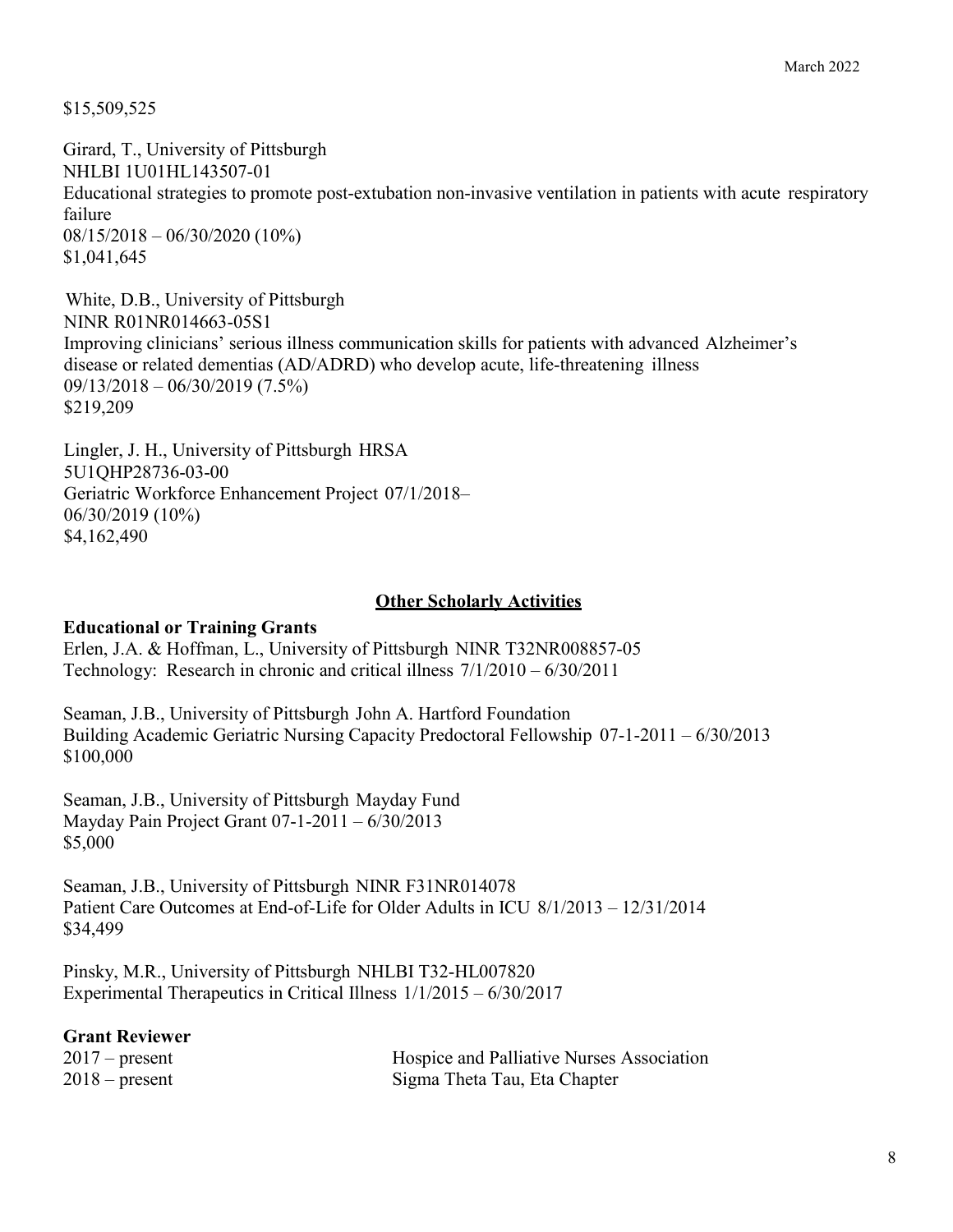# **Manuscript Reviewer**

## **Advisory Boards**

2015, 2107 Research in Nursing and Health 2016 Journal of the American Geriatric Society 2016 Nursing Research 2016 **Journal of Geriatric Psychiatry** 2017, 2020 American Journal of Respiratory and Critical Care Medicine 2017, 2020 Journal of Palliative Medicine 2018, 2019, 2020 Annals of the American Thoracic Society 2018 Critical Care Nurse

2018 – present Presbyterian Senor Care Network, Dementia Care Management Advisory Panel

## **Unpublished Presentations**

## **National**

- 1. **Seaman, J**.**B**., Terhorst L, Gentry A, Lingler JH. (November, 2011). *The University of California, San Francisco brief assessment of capacity to consent (UBACC): psychometric properties in a population of individuals contemplating participation in AD research*. (Poster). Gerontological Society of America, Boston, MA.
- 2. **Seaman, J**.**B**., Evans, A.E., Barnato, A.E., Sereika, S.M., Happ, M.B. (May, 2012). *Quality of care data abstraction: Development and testing of a tool.* (Podium). American Academy of Nursing. Washington, DC.
- 3. **Seaman, J**.**B**., Barnato, A.E., Sereika, S.M., Erlen, J.A.& Happ, M.B. (September, 2014). *Nursesensitive Care Quality Outcomes among Mechanically Ventilated Adults at End-of-Life in the ICU.*  (Podium). Council for the Advancement of Nursing Science, Washington, DC.
- 4. **Seaman, J**.**B**., Lingler, J.H., Tamres, L.K., Sereika, S.M., Houze, M., Kaufman, R., & Erlen, J.A. (November, 2014). *Factors Related to the Accuracy of Caregiver Knowledge about Patient Medications among Informal Caregivers of Community Dwelling Patients with Memory Loss*. (Poster). Gerontological Society of America, Washington, DC.
- 5. **Seaman, J**.**B**., Barnato, A.E., Sereika, S.M., Erlen, J.A. & Happ, M.B. (November, 2014). *Prevalence of Adverse End-of-Life Nursing Care Quality Outcomes among Critically-Ill Older Adults.* (Podium). Gerontological Society of America, Washington, DC.
- 6. **Seaman, J**.**B**., Barnato, A.E., Sereika, S.M., Arnold, R.M., White, D.B. & Happ, M.B. (May, 2015). *Prevalence of Pain and Patterns of Pain Assessment among Mechanically Ventilated Adults in ICU.* (Poster). NIH 10<sup>th</sup> Annual Pain Consortium Symposium, Bethesda, MD.
- 7. **Seaman, J**.**B.,** Barnato, A.E., Sereika, S.M., Happ, M.B. & Erlen, J.A. (November, 2015). *Patterns of Palliative Care Service Consultation in a Sample of Critically-Ill and Non-Surviving ICU Patients.*  (Poster). National Palliative Care Research Center, 9<sup>th</sup> Annual Kathleen M. Foley Palliative Care Retreat and Research Symposium**,** Jackson Hole, WY.
- 8. **Seaman, J.B.,** Arnold, R.M., Nilsen, M.L., Rak, K.J., Nilsen, M.L., Argenas, A.M., Shields, A-M., & White, D.B. (February, 2017). *Barriers and Facilitators to the Conduct of Timely Interdisciplinary Family Meetings in the ICU: Perspectives from a Diverse Sample of ICU Clinicians.* (Podium). AAHPM-HPNA Annual Assembly, Phoenix, AZ.

## **Local**

1. \***§** Sullivan, A.E., Miller, E., Arnold, R.M., White, D.B., Cohen, T.R., Vercelli, A.M., & **Seaman, J.B**. (March, 2019). U*sing Stakeholder Engagement to Refine the SET-to- MEET Family Meeting*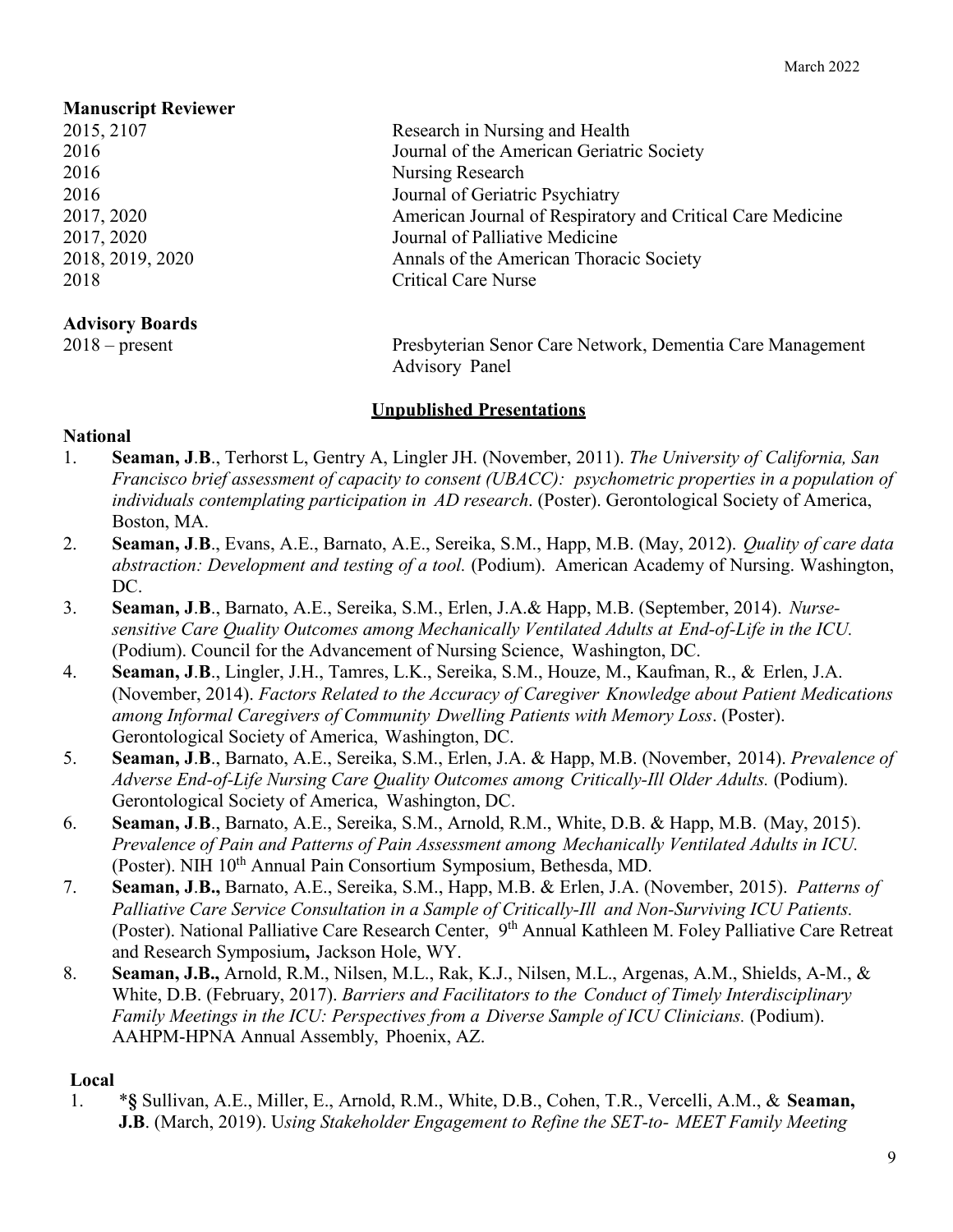*Intervention in Preparation for Pilot Testing* (Poster Presentation). Sigma Theta Tau International Eta Chapter Scholars Night, Pittsburgh, PA.

- 2. \***§** Singer, S.B., Arnold, R.M., White, D.B., Buddadhumaruk-Sun, P., Pidro, C.J., Cohen, T.R., Yang, J., Pyankov, M., Shields, A-M., Argenas, A., & **Seaman, J.B.** *A National Survey of Barriers, Facilitators, and Practices Related to the Conduct of Interdisciplinary Family Meetings in ICUs Testing* (Poster Presentation). Sigma Theta Tau International Eta Chapter Scholars Night, Pittsburgh, PA.
- 3. **\*Seaman, J.B.**, Arnold, R.M., Miller, E., Cohen, T.R., Vercelli, A.M., Sullivan, A.E., & White, D.B. (May, 2019). *The Development of SET-to-Meet, A Nurse-led, Team-based Intervention to Ensure Routine Interdisciplinary Family Meetings in the ICU* (Poster Presentation). Department of Critical Care Medicine Mitchell P. Fink Scholar Day, Pittsburgh, PA.
- 4. **\*Seaman, J.B.** (May 2019). *Serious Illness Communication Skills for Clinicians Caring for Patients with ADRD Who Develop an Acute, Life-Threatening Illness* (Podium Presentation). University of Pittsburgh Alzheimers Disease Research Center Topics at Noon, Pittsburgh, PA.
- 5. **\*Seaman, J.B**. & Snickles, J. (September, 2019). *Implementing SET-to-Meet, an Intervention to Ensure Timely Interdisciplinary Family Meetings* (Keynote Presentation). Excela Health Nursing, 5th Annual Evidence Based Practice and Research Forum: Relationship-Based Care, Greensburg, PA.

**Teaching**

| Term/  |                                  | No. of          |                        | <b>Didactic or Clinical</b> |
|--------|----------------------------------|-----------------|------------------------|-----------------------------|
| Years  | <b>Course Number &amp; Title</b> | <b>Students</b> | Level                  |                             |
| Spring | NUR 1120C/1220C: Advanced        | 8               | Third-year BSN         | Clinical                    |
| 2018   | Nursing Management of            |                 | Second Term            |                             |
| Summer | Adults with Acute/Complex        | 6               | <b>Accelerated BSN</b> |                             |
| 2018   | <b>Health Problems</b>           |                 |                        |                             |
| Fall   |                                  | 6               |                        |                             |
| 2018   |                                  |                 |                        |                             |
| Spring |                                  | 6               |                        |                             |
| 2019   |                                  |                 |                        |                             |
| Fall   | NUR 1085: Ethics in Nursing and  | 69              | Third-year BSN         | Didactic                    |
| 2019-  | Health Care                      |                 |                        |                             |
| Spring |                                  |                 |                        |                             |
| 2021   |                                  |                 |                        |                             |

#### **Primary Teacher**

#### **Lecturer / Guest Lecturer**

| Term/  | <b>Course Number &amp; Title</b>   | No. of          | Level    | <b>Topic of Lecture</b>            |
|--------|------------------------------------|-----------------|----------|------------------------------------|
| Years  |                                    | <b>Students</b> |          |                                    |
| Summer | NUR 3110: Research Instrumentation | 10              | Doctoral | "Psychometric Properties of a      |
| 2015   |                                    |                 |          | Decisional Capacity Screening      |
|        |                                    |                 |          | Tool for Individuals               |
|        |                                    |                 |          | <b>Contemplating Participation</b> |
|        |                                    |                 |          | in Alzheimer's Disease             |
|        |                                    |                 |          | Research"                          |
|        |                                    |                 |          |                                    |
|        |                                    |                 |          |                                    |